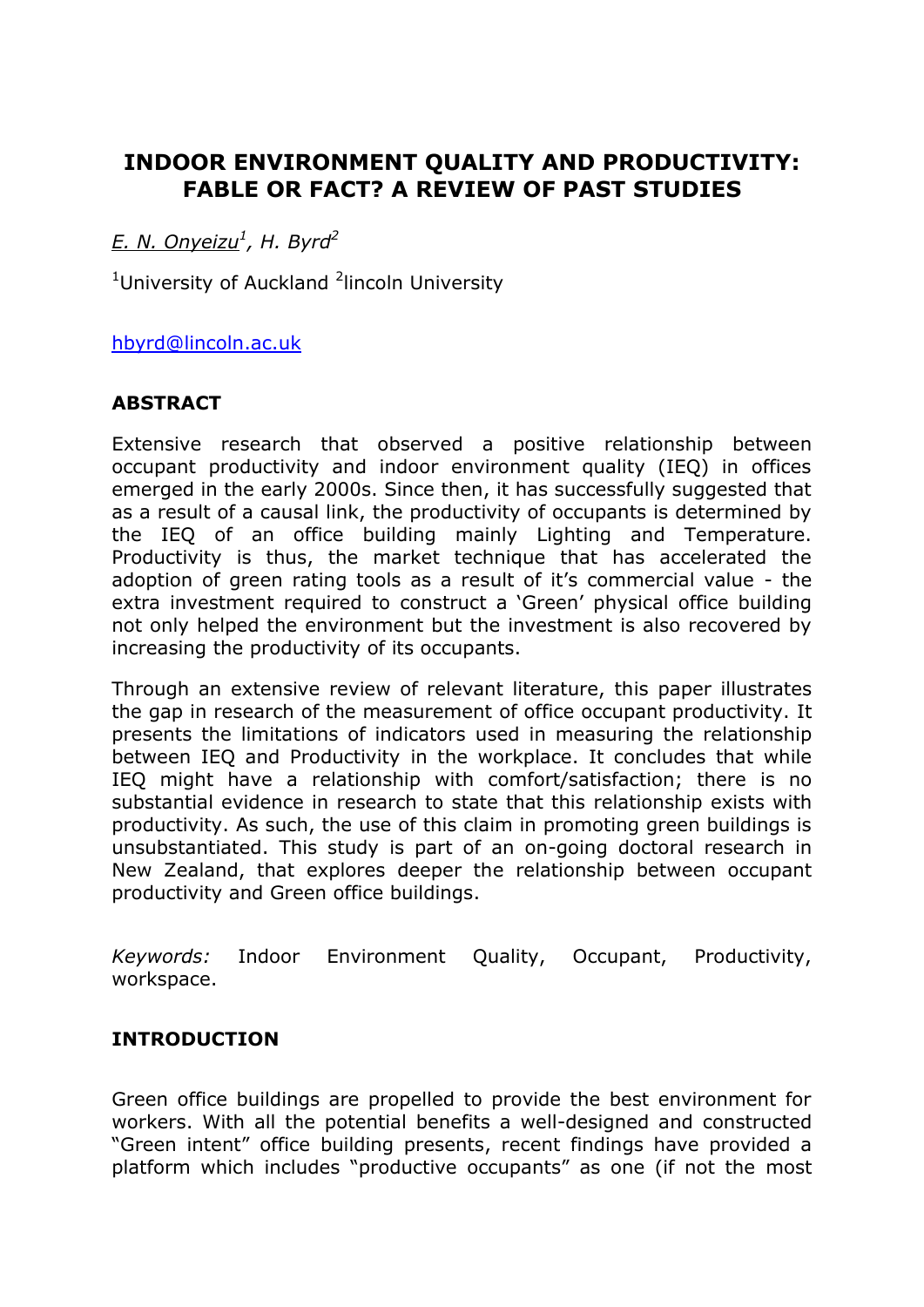marketable) benefit of a green rated office building. The enticement of this proclamation by propellers of the green rating system in the industry is intensified as more people spend more time indoors – from home to office; from the office to the vehicle; and from the vehicle to homerequiring the best that an indoor environment can offer. As the cycle of indoor living continues, it becomes an advocate for a certain environment that will not only support vast and complex activities of the workplace but can increase the occupant's productivity to or above expectation. A news release by Property Council New Zealand (Tunstall, 2012) showed Green Star-rated office buildings reported 8.9% in total returns in 2012 as against 6.4% for non-rated buildings. This increase in total returns is said to be the result of 'green' indoor environment quality which makes increases the productivity of occupants.

Past reviews of literature have concentrated on finding absolute effects of physical and non-physical components of IEQ on occupant comfort and satisfaction (Abdou et al, 2006; Frontczak & Wargocki, 2011; Hauge et al; 2011 etc.) that can be related to productivity. While these reviews have enormously influenced the claim that green buildings' IEQ increases the productivity of their occupants, none has been critically investigated studies based on the productivity measurement methods applied. As such, there is the need to examine these studies and establish the strengths and limitations of this area of research. This paper aims to ascertain if past studies have actually proved that there is a positive correlation between IEQ and productivity as propelled by evaluating the methods of measurement employed. It covers various studies that have been carried out from the year 2000 (the inception of Green buildings) to 2013. The author acknowledges that there might be other studies not covered in this article, but it is assumes that all studies are represented herein.

# **LITERATURE SELECTION**

Past research on IEQ and productivity from the year 2000 to April 2013 sorted electronically from various journals using the web search databases. The key words "*productivity*", "*Indoor environment quality*", "*performance*", "*work*" and "*job*" were used to search for studies that have endeavoured to establish a relationship between indoor environment quality and productivity. Using the keywords mentioned, 41 studies showing empirical evidence and an element of job performance were selected for analysis. This limitation to the scope of works is to enable the author apply a critical analysis of study methods and outcomes. Although this method has been employed in related past reviews (Frontczak & Wargocki, 2011; Sensharma et al., 1998; etc.), none has investigated the reliability of measurement methods employed.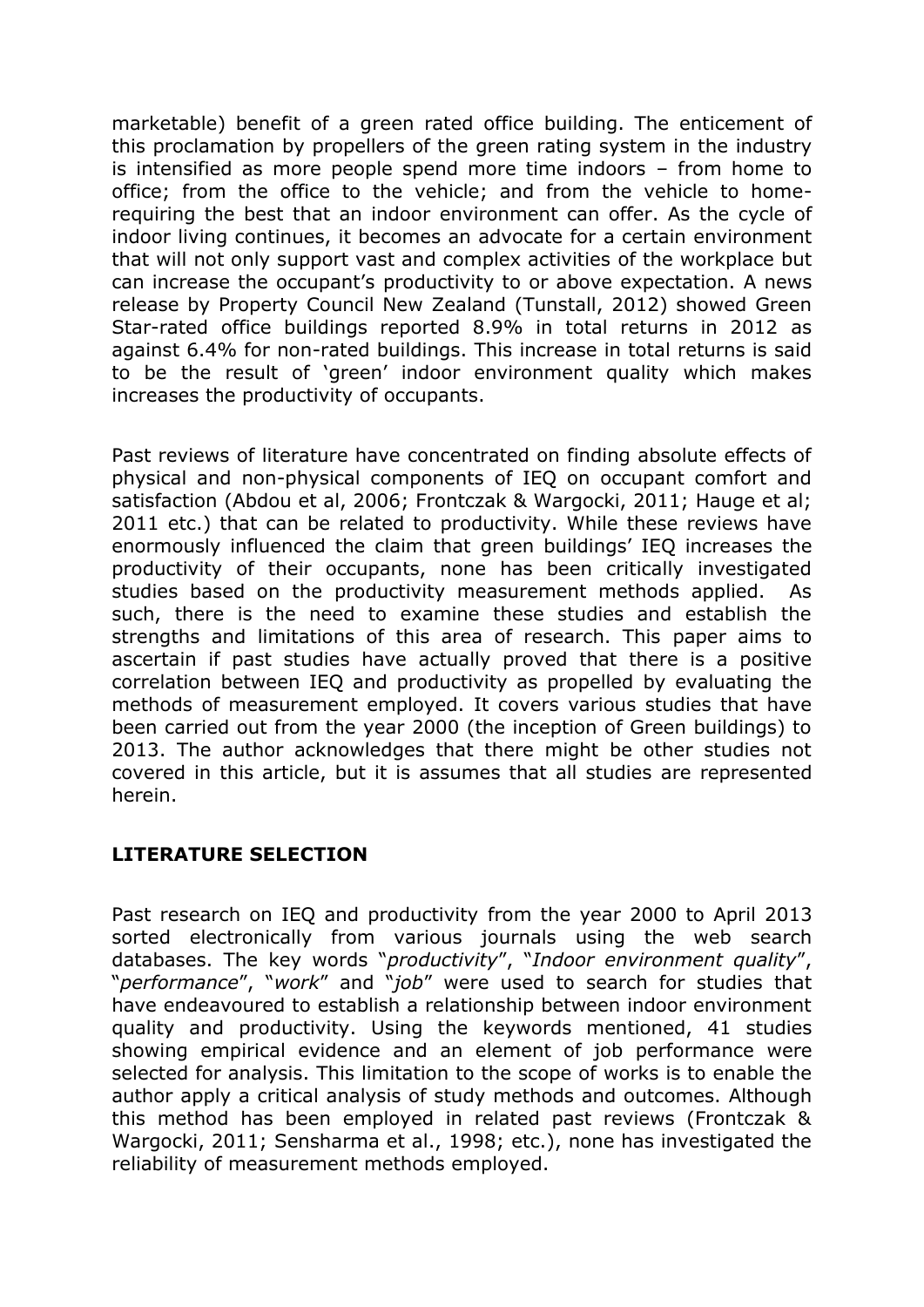| Findings that Propose/Oppose a positive<br><b>Method applied</b><br><b>Study</b><br>correlation<br>Leaman & Bordass (2001)<br>Propose<br>Qualitative<br>1<br>$\mathbf{2}$<br>Heschong Group (2002)<br>Propose<br>Quantitative<br>3<br>Heschong Group (2003)<br>Propose<br>Quantitative<br>Smith and Bayehi (2003)<br>4<br>Oppose<br>Quantitative<br>5<br>Hepner & Boser (2006)<br>Propose<br>Qualitative<br>Roulet et al., (2006)<br>Qualitative<br>6<br>Propose<br>Venetjoki et al., (2006)<br>Combined<br>7<br>Propose<br>8<br>Boyce et al., (2006)<br>Combined<br>Oppose<br>9<br>Juslen et al., (2007)<br>Propose/Oppose<br>Quantitative<br>10<br>Kim and Kim (2007)<br>Combined<br>Oppose<br>11<br><b>Haynes (2008)</b><br>Qualitative<br>Oppose<br>12<br>Paevere & Brown (2008)<br>Propose<br>Qualitative<br>13<br>Lan and Lian (2009)<br>Combined<br>Propose<br>${\bf 14}$<br>Kaarlela-Tuomaala et al., (2009)<br>Propose<br>Qualitative<br>15<br>Haka et al., (2009)<br>Propose/Oppose<br>Combined<br>16<br>Meijer et al (2009)<br>Oppose<br>Qualitative<br>Kolarik et al., (2009)<br>17<br>Qualitative<br>Oppose<br>18<br>Moshagen et al., (2009)<br>Oppose<br>Quantitative<br>19<br>Hameed & Amjad (2009)<br>Qualitative<br>Propose |
|----------------------------------------------------------------------------------------------------------------------------------------------------------------------------------------------------------------------------------------------------------------------------------------------------------------------------------------------------------------------------------------------------------------------------------------------------------------------------------------------------------------------------------------------------------------------------------------------------------------------------------------------------------------------------------------------------------------------------------------------------------------------------------------------------------------------------------------------------------------------------------------------------------------------------------------------------------------------------------------------------------------------------------------------------------------------------------------------------------------------------------------------------------------------------------------------------------------------------------------------|
|                                                                                                                                                                                                                                                                                                                                                                                                                                                                                                                                                                                                                                                                                                                                                                                                                                                                                                                                                                                                                                                                                                                                                                                                                                              |
|                                                                                                                                                                                                                                                                                                                                                                                                                                                                                                                                                                                                                                                                                                                                                                                                                                                                                                                                                                                                                                                                                                                                                                                                                                              |
|                                                                                                                                                                                                                                                                                                                                                                                                                                                                                                                                                                                                                                                                                                                                                                                                                                                                                                                                                                                                                                                                                                                                                                                                                                              |
|                                                                                                                                                                                                                                                                                                                                                                                                                                                                                                                                                                                                                                                                                                                                                                                                                                                                                                                                                                                                                                                                                                                                                                                                                                              |
|                                                                                                                                                                                                                                                                                                                                                                                                                                                                                                                                                                                                                                                                                                                                                                                                                                                                                                                                                                                                                                                                                                                                                                                                                                              |
|                                                                                                                                                                                                                                                                                                                                                                                                                                                                                                                                                                                                                                                                                                                                                                                                                                                                                                                                                                                                                                                                                                                                                                                                                                              |
|                                                                                                                                                                                                                                                                                                                                                                                                                                                                                                                                                                                                                                                                                                                                                                                                                                                                                                                                                                                                                                                                                                                                                                                                                                              |
|                                                                                                                                                                                                                                                                                                                                                                                                                                                                                                                                                                                                                                                                                                                                                                                                                                                                                                                                                                                                                                                                                                                                                                                                                                              |
|                                                                                                                                                                                                                                                                                                                                                                                                                                                                                                                                                                                                                                                                                                                                                                                                                                                                                                                                                                                                                                                                                                                                                                                                                                              |
|                                                                                                                                                                                                                                                                                                                                                                                                                                                                                                                                                                                                                                                                                                                                                                                                                                                                                                                                                                                                                                                                                                                                                                                                                                              |
|                                                                                                                                                                                                                                                                                                                                                                                                                                                                                                                                                                                                                                                                                                                                                                                                                                                                                                                                                                                                                                                                                                                                                                                                                                              |
|                                                                                                                                                                                                                                                                                                                                                                                                                                                                                                                                                                                                                                                                                                                                                                                                                                                                                                                                                                                                                                                                                                                                                                                                                                              |
|                                                                                                                                                                                                                                                                                                                                                                                                                                                                                                                                                                                                                                                                                                                                                                                                                                                                                                                                                                                                                                                                                                                                                                                                                                              |
|                                                                                                                                                                                                                                                                                                                                                                                                                                                                                                                                                                                                                                                                                                                                                                                                                                                                                                                                                                                                                                                                                                                                                                                                                                              |
|                                                                                                                                                                                                                                                                                                                                                                                                                                                                                                                                                                                                                                                                                                                                                                                                                                                                                                                                                                                                                                                                                                                                                                                                                                              |
|                                                                                                                                                                                                                                                                                                                                                                                                                                                                                                                                                                                                                                                                                                                                                                                                                                                                                                                                                                                                                                                                                                                                                                                                                                              |
|                                                                                                                                                                                                                                                                                                                                                                                                                                                                                                                                                                                                                                                                                                                                                                                                                                                                                                                                                                                                                                                                                                                                                                                                                                              |
|                                                                                                                                                                                                                                                                                                                                                                                                                                                                                                                                                                                                                                                                                                                                                                                                                                                                                                                                                                                                                                                                                                                                                                                                                                              |
|                                                                                                                                                                                                                                                                                                                                                                                                                                                                                                                                                                                                                                                                                                                                                                                                                                                                                                                                                                                                                                                                                                                                                                                                                                              |
|                                                                                                                                                                                                                                                                                                                                                                                                                                                                                                                                                                                                                                                                                                                                                                                                                                                                                                                                                                                                                                                                                                                                                                                                                                              |
|                                                                                                                                                                                                                                                                                                                                                                                                                                                                                                                                                                                                                                                                                                                                                                                                                                                                                                                                                                                                                                                                                                                                                                                                                                              |
| 20<br>Liu et al., (2010)<br>Propose<br>Combined                                                                                                                                                                                                                                                                                                                                                                                                                                                                                                                                                                                                                                                                                                                                                                                                                                                                                                                                                                                                                                                                                                                                                                                              |
| 21<br>Baird (2010)<br>Qualitative<br>Propose                                                                                                                                                                                                                                                                                                                                                                                                                                                                                                                                                                                                                                                                                                                                                                                                                                                                                                                                                                                                                                                                                                                                                                                                 |
| 22<br>Thomas (2010)<br>Qualitative<br>Propose                                                                                                                                                                                                                                                                                                                                                                                                                                                                                                                                                                                                                                                                                                                                                                                                                                                                                                                                                                                                                                                                                                                                                                                                |
| 23<br>Kekalainen et al., (2010)<br>Qualitative<br>Propose                                                                                                                                                                                                                                                                                                                                                                                                                                                                                                                                                                                                                                                                                                                                                                                                                                                                                                                                                                                                                                                                                                                                                                                    |
| 24<br>Hedge & Gaygen (2010)<br>Oppose<br>Quantitative                                                                                                                                                                                                                                                                                                                                                                                                                                                                                                                                                                                                                                                                                                                                                                                                                                                                                                                                                                                                                                                                                                                                                                                        |
| 25<br>Lee & Brand (2010)<br>Oppose<br>Qualitative                                                                                                                                                                                                                                                                                                                                                                                                                                                                                                                                                                                                                                                                                                                                                                                                                                                                                                                                                                                                                                                                                                                                                                                            |
| 26<br>Drake et al., (2010)<br>Oppose<br>Qualitative                                                                                                                                                                                                                                                                                                                                                                                                                                                                                                                                                                                                                                                                                                                                                                                                                                                                                                                                                                                                                                                                                                                                                                                          |
| 27<br>Brauer & Mikkelsen (2010)<br>Qualitative<br>Oppose                                                                                                                                                                                                                                                                                                                                                                                                                                                                                                                                                                                                                                                                                                                                                                                                                                                                                                                                                                                                                                                                                                                                                                                     |
| 28<br>Linhart & Scartezzini (2011)<br>Propose<br>Quantitative                                                                                                                                                                                                                                                                                                                                                                                                                                                                                                                                                                                                                                                                                                                                                                                                                                                                                                                                                                                                                                                                                                                                                                                |
| 29<br>Zhang et al., (2011)<br>Oppose<br>Qualitative                                                                                                                                                                                                                                                                                                                                                                                                                                                                                                                                                                                                                                                                                                                                                                                                                                                                                                                                                                                                                                                                                                                                                                                          |
| 30<br>Baird & Thompson (2012)<br>Qualitative<br>Propose                                                                                                                                                                                                                                                                                                                                                                                                                                                                                                                                                                                                                                                                                                                                                                                                                                                                                                                                                                                                                                                                                                                                                                                      |
| 31<br>Baird et al., (2012)<br>Propose<br>Qualitative                                                                                                                                                                                                                                                                                                                                                                                                                                                                                                                                                                                                                                                                                                                                                                                                                                                                                                                                                                                                                                                                                                                                                                                         |
| 32<br>Lenoir et al., (2012)<br>Qualitative<br>Propose                                                                                                                                                                                                                                                                                                                                                                                                                                                                                                                                                                                                                                                                                                                                                                                                                                                                                                                                                                                                                                                                                                                                                                                        |
| 33<br>Haung et al., (2012)<br>Qualitative<br>Propose                                                                                                                                                                                                                                                                                                                                                                                                                                                                                                                                                                                                                                                                                                                                                                                                                                                                                                                                                                                                                                                                                                                                                                                         |
| 34<br>Leblebici (2012)<br>Qualitative<br>Propose                                                                                                                                                                                                                                                                                                                                                                                                                                                                                                                                                                                                                                                                                                                                                                                                                                                                                                                                                                                                                                                                                                                                                                                             |
| 35<br>Mak & Lui (2012)<br>Propose<br>Qualitative                                                                                                                                                                                                                                                                                                                                                                                                                                                                                                                                                                                                                                                                                                                                                                                                                                                                                                                                                                                                                                                                                                                                                                                             |
| McCunn & Gifford (2012)<br>36<br>Qualitative<br>Oppose                                                                                                                                                                                                                                                                                                                                                                                                                                                                                                                                                                                                                                                                                                                                                                                                                                                                                                                                                                                                                                                                                                                                                                                       |
| 37<br>Healey & Webster-Mannison (2012)<br>Oppose<br>Qualitative                                                                                                                                                                                                                                                                                                                                                                                                                                                                                                                                                                                                                                                                                                                                                                                                                                                                                                                                                                                                                                                                                                                                                                              |
| 38<br>Tanabe et al., (2013)<br>Oppose<br>Qualitative                                                                                                                                                                                                                                                                                                                                                                                                                                                                                                                                                                                                                                                                                                                                                                                                                                                                                                                                                                                                                                                                                                                                                                                         |
| 39<br>California Energy Commission (2003)<br>propose<br>Quantitative                                                                                                                                                                                                                                                                                                                                                                                                                                                                                                                                                                                                                                                                                                                                                                                                                                                                                                                                                                                                                                                                                                                                                                         |
| 40<br>Grady et al., (2010)<br>Qualitative<br>propose                                                                                                                                                                                                                                                                                                                                                                                                                                                                                                                                                                                                                                                                                                                                                                                                                                                                                                                                                                                                                                                                                                                                                                                         |
| 41<br>Zhu et al., (2013)<br>Quantitative<br>propose                                                                                                                                                                                                                                                                                                                                                                                                                                                                                                                                                                                                                                                                                                                                                                                                                                                                                                                                                                                                                                                                                                                                                                                          |

#### **Table 1: Overview of Studies carried out empirically on the relationship between IEQ and productivity (2000 -2013) Adapted from: Onyeizu (2012)**

The studies are grouped according to the measurement method applied in table I above. Qualitative methods are based on subjective measures such as questionnaires and interviews. While interviews are more rigorous and demand a direct communication between the interviewer and the person interviewed, questionnaires are less demanding and cover larger population within a short time frame. Various questionnaires are applied to building evaluation with the aim of retrieving the feedback of building performance from the perception of occupants. They include the CBE occupant questionnaire, NABERAS, BUS etc. Whereas all questionnaires may differ in composition, the common traits is that the respondent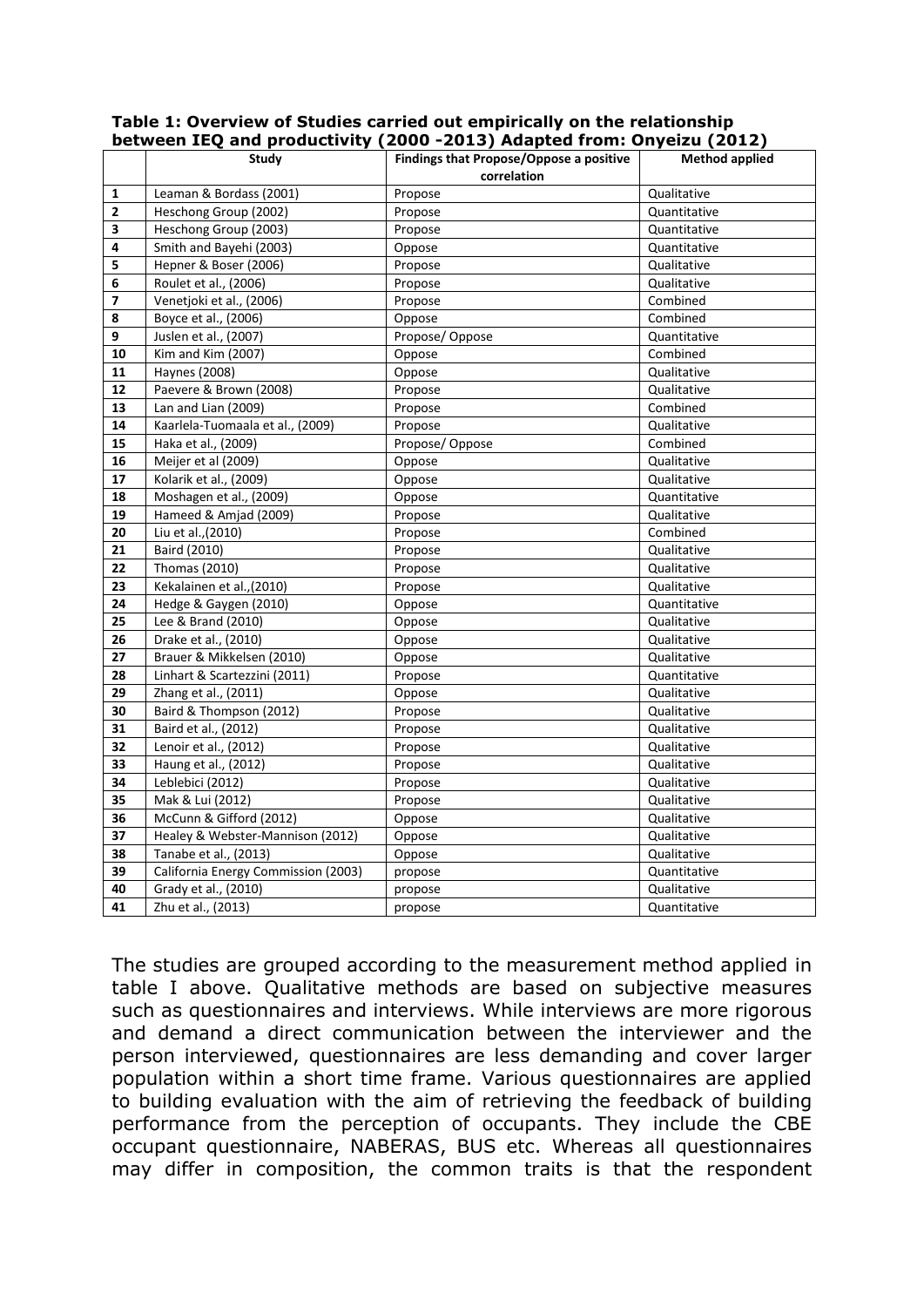(usually the occupant) is expected to make a judgment based on his/her experience with the IEQ of the sample building and thus rate if his/her productivity has increased or decreased. In other words, if they felt that by increasing the temperature or lighting in the room that their productivity increased or decreased, they were expected to say so through the questionnaire or during the interview. On the other hand, Quantitative methods employed the use of various forms of tests to identify the effect of IEQ on the productivity of occupants. They may be experimental or embedded in normal daily activities that have been recorded over time.

## **CRITICAL EVALUATION OF MEASUREMENT METHODS**

The area of research investigating the effects of the working environment on its occupants' productivity can be traced back to the 1930s (Haynes, 2008). Since then, there has been struggle in identifying how the indoor environment of a workplace makes occupants more productive. While it is majorly thought to be the dependent on the physical environment component of IEQ (lighting, temperature, noise etc.), very recent findings suggest the presence of other factors that might have greater influence on productivity. This discrepancy has made it difficult to put a lasting word on the relationship between occupant productivity and IEQ. A major reason is the description of productivity. This is explained in the sections below:

**Comfort, Satisfaction or Productivity in Qualitative methods:** Results from the qualitative studies reviewed dwelt more on the comfort and satisfaction of occupants than their productivity. As such, deductions were made based on the comfort and satisfaction of the occupants. The relationship between comfort, satisfaction and productivity has been a major contributor (if not the main propeller) to this claim of a correlation between the physical office environment and worker productivity. Brager & Baker (2009) observed that occupants' comfort and satisfaction correlated with their health and productivity while Leaman and Bordass (2001) maintain that health and productivity of occupants is positively correlated with comfort and satisfaction. Vischer (2008b) noted that the link between the satisfaction and productivity categories is the notion of comfort, specifically functional comfort which is an environmental support for users' performance of work-related tasks and activities. An example of such study is Huizenga et al (2006). The authors related the productivity of workers to thermal comfort and air quality with its high correlation to satisfaction. From their analysis, it was assumed that since satisfaction had a correlation with productivity, it then meant that the more satisfied occupants were with thermal comfort and air quality, the more productive they will be.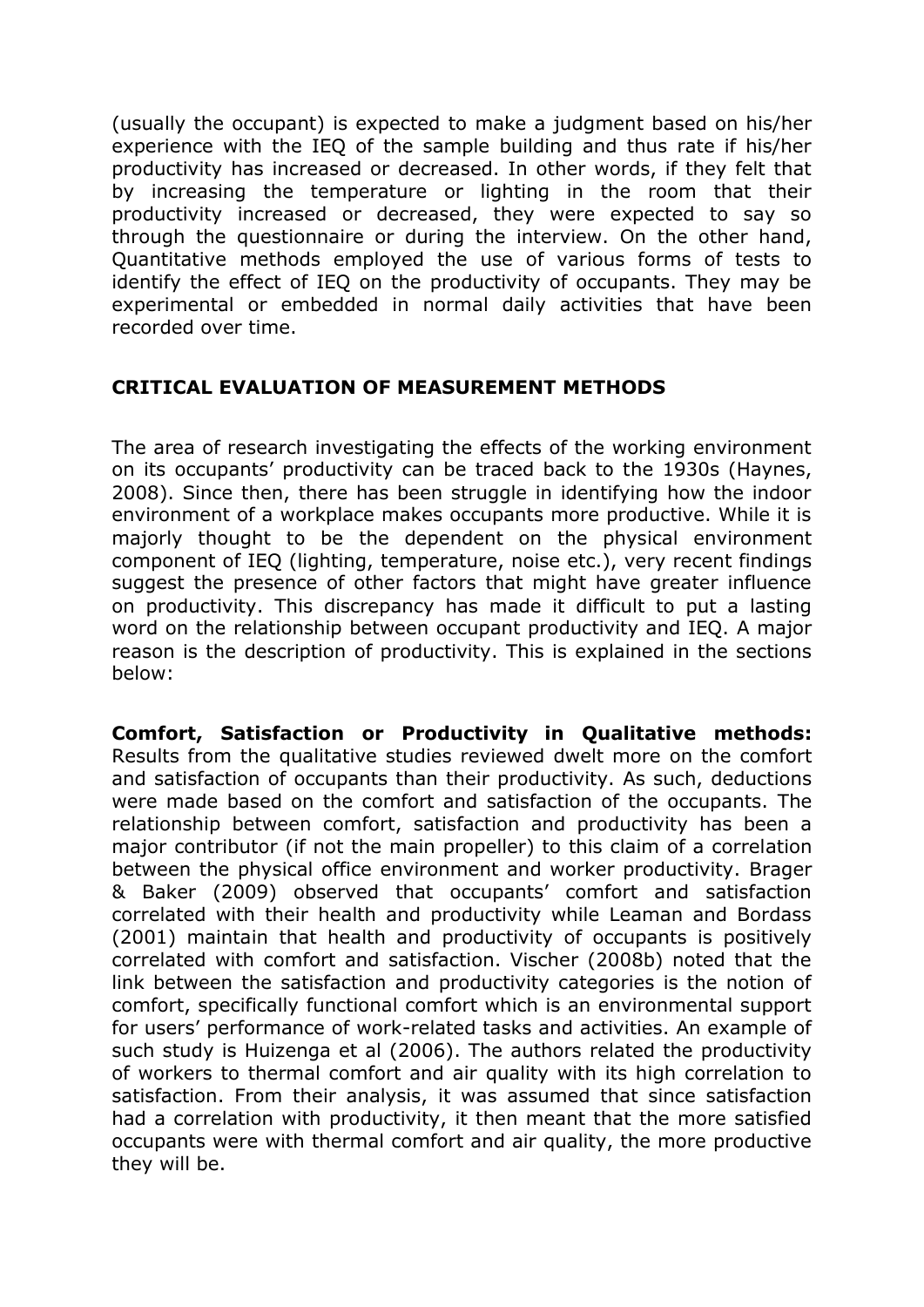While these studies tend to make convincing statements, it is yet to be proven if comfort amounts to productivity (Abdou et al., 2006). For instance, a person can be comfortable yet unproductive in an environment and vice versa. Also, factors that amount to a comfortable environment might not be the best for a productive environment. An example is that of Pepler and Warner (1968) who found that young people worked best (and were thus more productive) for short periods when they were uncomfortably cold. The aim to escape the discomfort of the cold environment is in this case, a positive factor to arouse greater productivity. The implication of such a finding especially amongst young people who make up about 90% of most organisations and are regarded as the healthy age group is that it might not be far-fetched to suggest a bit of discomfort as a positive enabler to productivity.

It was also observed that respondents perceived their productivity to increase irrespective of their complaints about the IEQ. For instance, the book 'Sustainable buildings in practice: what the users think' written by George Baird (2010), reported a 4% increase in productivity of occupants in a study of occupant perception of 30 commercial and institutional green buildings in the world through self-reports (questionnaire) to measure occupants' perception of their productivity. This deduction was irrespective of the higher negative comments against positive comments on the effects of IEQ (1.83:1). This indicates that despite the high dislike of the IEQ in these buildings, the respondents reported that they were more productive in these buildings (Haka et al., 2009; Juslen et al., 2007).

**IEQ criteria and comfort/satisfaction:** The determination of what indicates a comfortable environment is also subject to much debate. While some authors stipulate certain criteria for indoor environment quality as the best for comfort, others suggest that there are no contextfree indicators for indoor climates. A workspace cannot be designed to be a one-time, final and permanent ergonomic support for all office tasks but rather needs to be adaptable and 'negotiable' to be supportive to users (Vischer 2008b). This is because people differ and respond differently to the same conditions (Frontczak & Wargocki, 2011). Roaf (2005) pointed out that the conditions which people will find comfortable are influenced by the climatic, cultural, social and economic circumstances in which they find themselves. She added that even if it is possible to suggest appropriate indoor temperature for various types of building purposes, it depends on the social and climatic context. As such, studies that measure productivity under varying conditions and through different methods are oblivious of the possibility that even though IEQ criteria are met not all building occupants are satisfied and motivated by the same physical conditions. Majority of firms and organisations are made up of workers from different backgrounds and cultures with different past experiences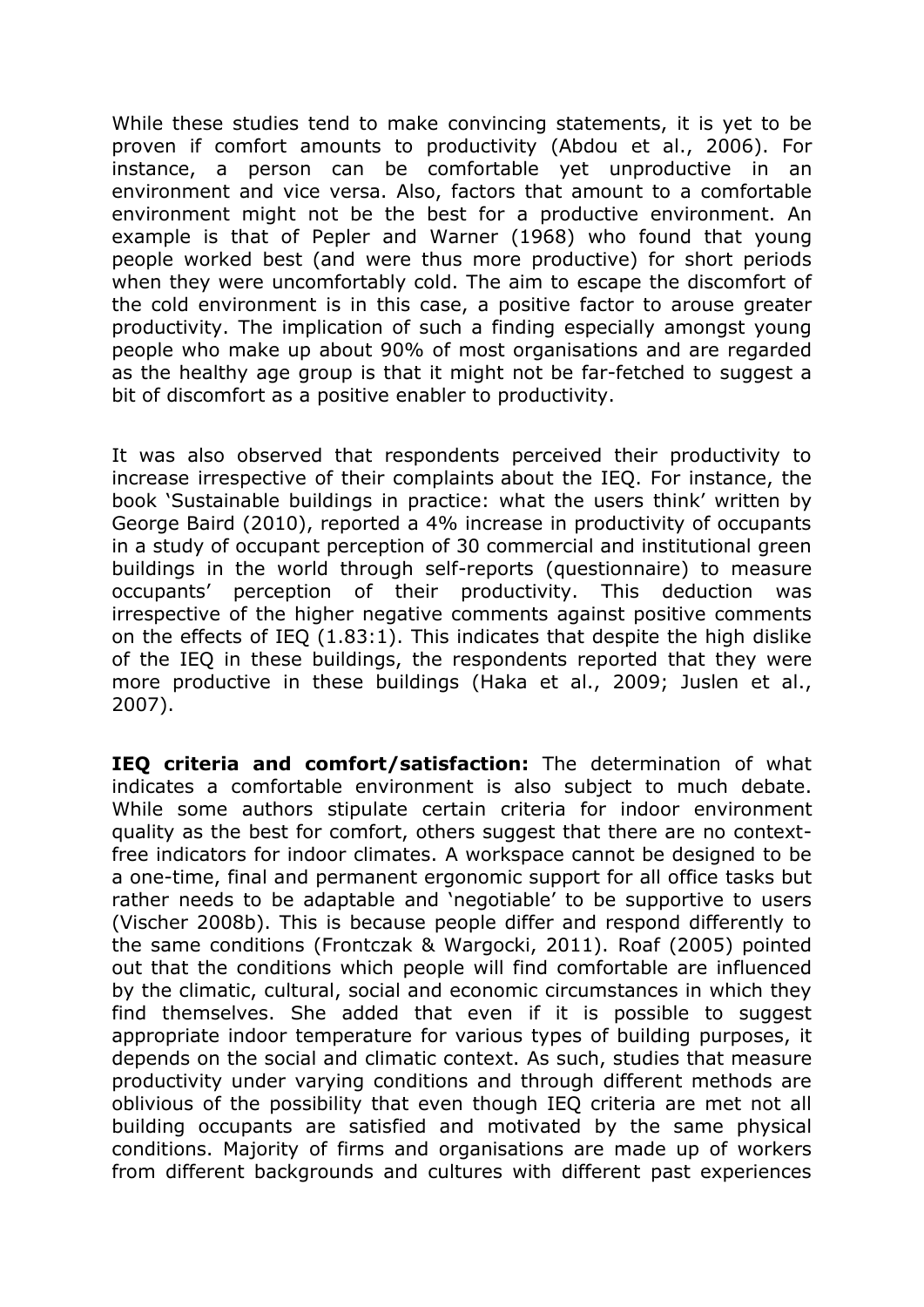and expectations. Hence, it is becoming hard to find a workplace without diverse cultures and experiences. This diversity brings with it difference in preference and subsequent productivity determinants/indicators. This is discussed further in Onyeizu & Byrd (2013).

It is possible that an occupant's response to any given environmental condition might be influenced by one's perception of what an ideal environment should be from one's past experiences of which might not be the same with another person. For instance, an occupant who has spent most of one's lifetime in a warm climate with less artificial lighting might prefer an indoor environment closer to this situation unlike an occupant who has experienced the opposite most of his/her life. Also, an occupant whose past experience has resulted in a preference for an individual space with minimal communication/ interference with colleagues might find an open plan workspace undesirable and can state that such an environment reduces his/her productivity. These and many more can offer an explanation as to why some studies found evidence to propose a correlation between productivity and IEQ, and others did not. In respect to satisfaction, Monfared & Sharples (2011) observed that there is certainly more to occupants' satisfaction with a building than their environment comfort. The authors noted that the expectations of occupants in buildings were inevitably based on their previous experiences of conventional workplaces and lack of control over environmental conditions. Bluyssen et al (2011) also noted that social and personal factors influence one's perceived health and comfort.

**Productivity indicators/determinants:** Productivity indicators are measurable entities that represent the productivity rate of an individual. They include performance tests, absenteeism, embedded tasks retrieved from regularly work duties, self-appraisals etc. (table 2). The most common indicators applied have been self-appraisals and performance tests. Absenteeism and sick leave reports have also been employed on the basis that productivity is affected by absence to work. However, it is important to ascertain if presence at work means productivity. Being present in a workplace cannot represent productivity until an actual work (presenteeism) is accomplished by the occupant unless in an organisation where presence is regarded as some form of actual work done. It is also important to determine when actual work is accomplished by the occupant especially with computer tasks in an office. The amount of time spent in front of a computer does not necessarily represent the amount of work done by the occupant. Actual work that amounts to productivity can only be achieved when the time spent in front of a computer is used to accomplish designated tasks. It is not farfetched to say that most workers spend substantial amount of their work time doing things (such as going on Facebook, checking personal mails and chatting with friends etc.) other than their assigned task in a normal working day. As observed by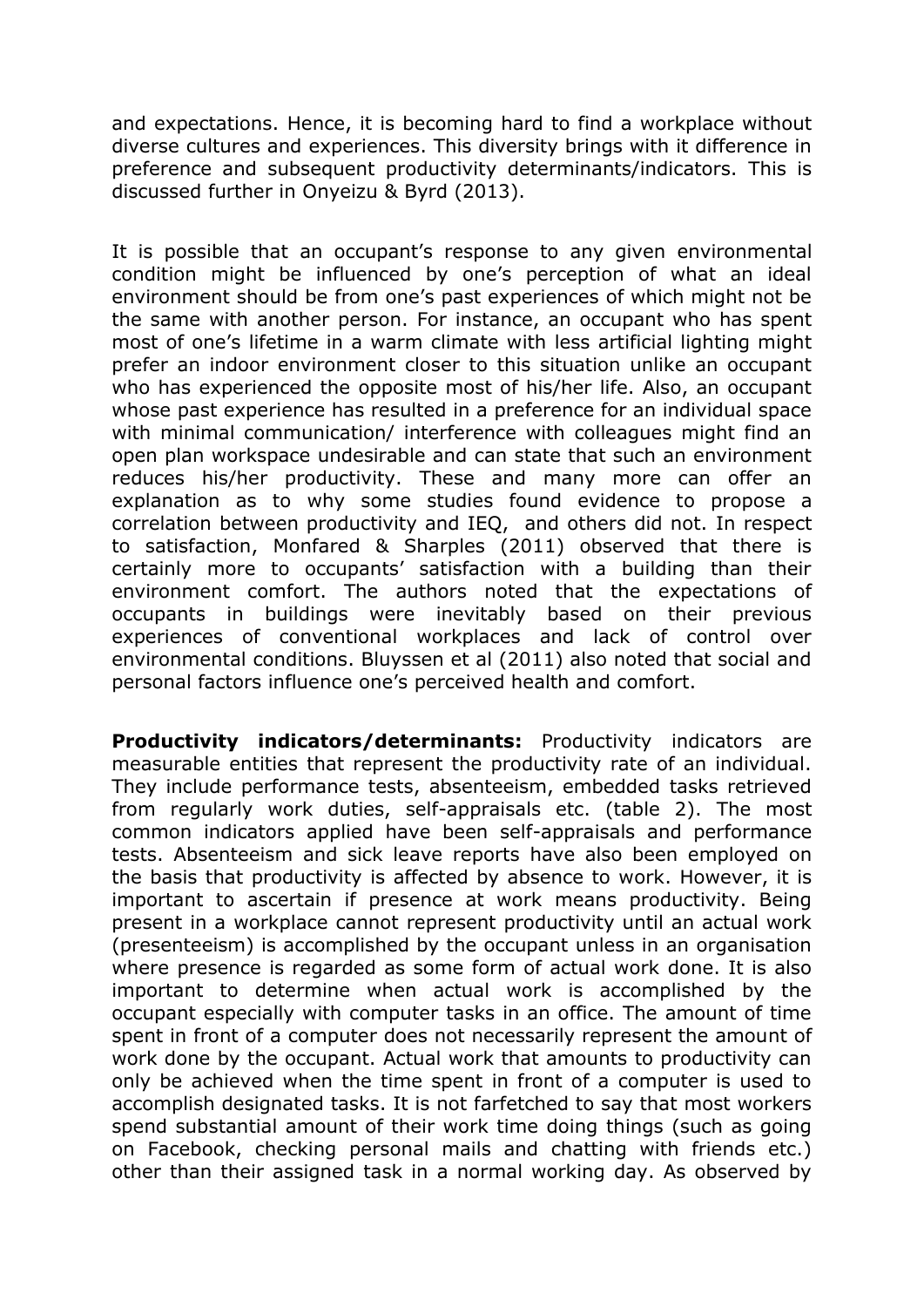Haynes (2008) matching office environments to work processes requires a greater understanding of what people actually do when in the office, which is still a subject of much debate. Also, absenteeism or sick leave might not the result of only a bad Indoor environment quality but can be related to other conditions in the workplace such as interpersonal relationships with colleagues and boss etc., personal engagements outside the workplace, health of the occupant or even the preference of the occupant. For instance, if given the option to work from home, most workers might prefer to work from the comfort of their home sofas than work in an office.

| <b>Productivity</b><br><b>Indicator</b>                          | <b>Studies applied</b>                                                                                                                                                                                                                                                                                                                                                                                                                                                                                         |
|------------------------------------------------------------------|----------------------------------------------------------------------------------------------------------------------------------------------------------------------------------------------------------------------------------------------------------------------------------------------------------------------------------------------------------------------------------------------------------------------------------------------------------------------------------------------------------------|
| Absenteeism<br>(perceived and actual)                            | California Energy Commission (2003); Grady et al, (2010) etc.                                                                                                                                                                                                                                                                                                                                                                                                                                                  |
| Performance<br>tests<br>(computer<br>based,<br>paper based etc.) | Heschong et al., (2002); Juslen et al., (2007); Liu et al., (2010);<br>Linhart and Scartezzini (2011); Paevere & Brown (2008); Lan and Lian<br>(2009); Kekalainen et al (2010); Venetjoki et al (2006); Haka et al<br>(2009); Meijer et al (2009); Boyce et al (2006); Hedge and Gaygen<br>(2010); Kolarik et al (2009); Drake et al (2010); Kim and Kim (2007);<br>Zhu et al., (2013) etc.                                                                                                                    |
| Embedded tasks (Call<br>quantity, sales<br>entry<br>etc.)        | Heschong et al., (2003); Smith and Bayehi (2003); etc.                                                                                                                                                                                                                                                                                                                                                                                                                                                         |
| Self-appraisal<br>(questionnaires/<br>interviews)                | Hepner & Boser (2006); Baird & Thompson (2012); Baird (2010);<br>Thomas (2010); Baird et al., (2012); Lenoir et al (2012); Roulet et al<br>(2006); Hameed & Amjad (2009); Haung et al., (2012); Leblebici<br>(2012); Tanabe et al, (2013); Leaman and Bordass (2001); Kaarlela-<br>Tuomaala et al (2009); Mak & Lui (2012); McCunn & Gifford (2012);<br>Lee & Brand (2010); Haynes (2008); Brauer & Mikkelsen (2010); Drake<br>et al (2010); Healey and Webster-Mannison (2012); Brager & Baker<br>(2009) etc. |

**Table 2: Productivity indicators applied in reviewed studies**

Measuring actual behavioural outcomes that can be associated with or that represent productivity, is not yet a clear and straight forward research area. Research is yet to ascertain the best way to calculate the performance of workers especially for task that cannot be represented in numbers. Leaman and Bordass (2005) understood this problem when they aptly put in that "in buildings, people are the best measuring instruments: they are just harder to calibrate". As such, most research have depended on self-assessment as the best way to retrieve this information. Despite the success of self-assessed productivity in providing an indication on how the productivity of an occupant is affect, this ability is limited as a result of the various sources of bias explained above. Selfassessment cannot be a replacement of an actual assessment of productivity. Most studies that have found a direct correlation between IEQ and productivity have based their findings on self-assessment and this is dangerous in drawing conclusions of a direct link when this method only provides an indication of perception and not an actual measurement. It is important that the boundaries of such research findings be clearly stated to avoid misinformation. In order to avoid and eliminate research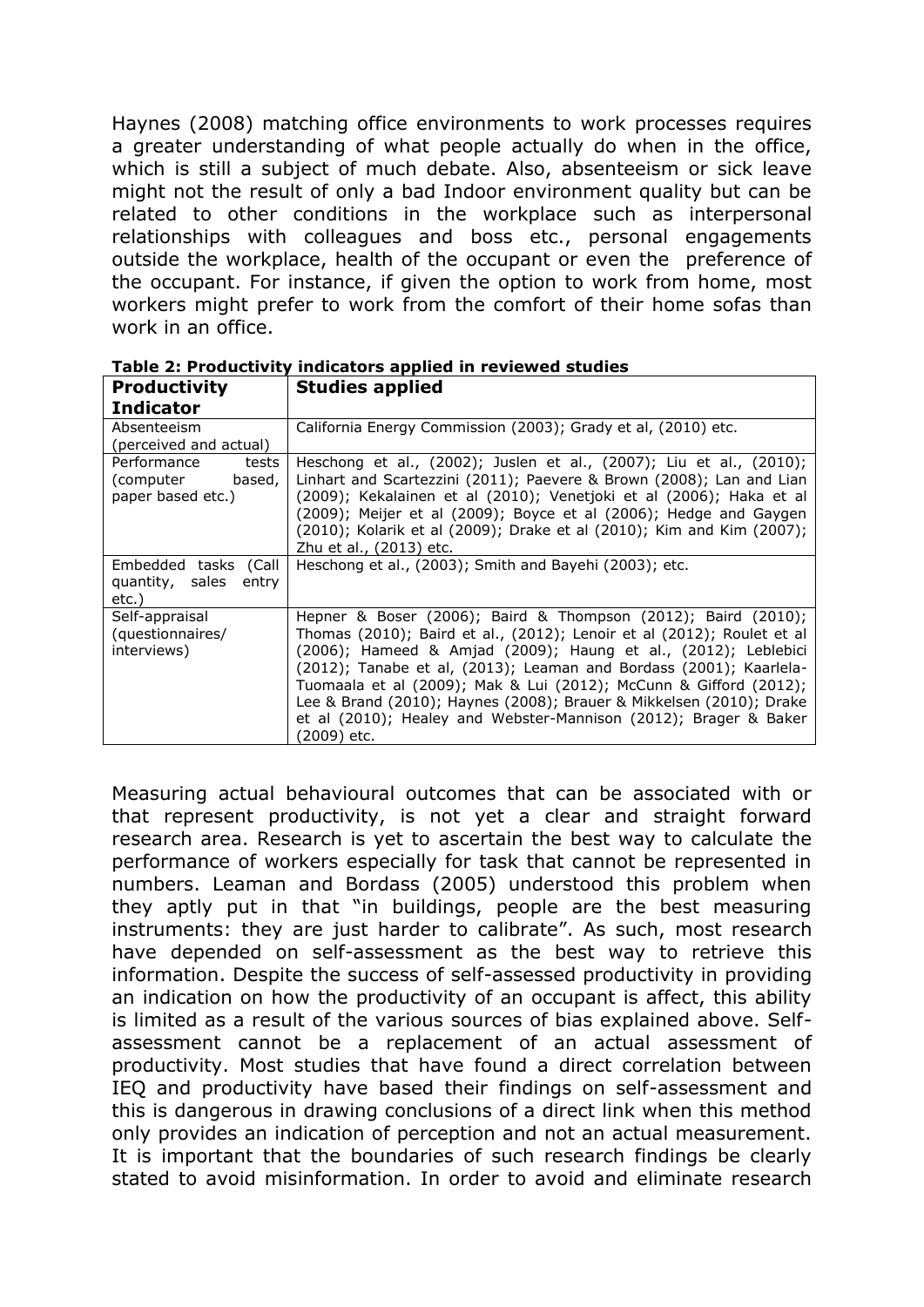bias as much as possible, studies have employed performance tests whereby the respondents are subjected to complete some task and the quality and quantity of their work calculated. As mentioned above, these tasks may include paper and computer tests etc. This does not represent a normal working condition as it is possible that when a participant's working ability is being tested and he/she will endeavour to perform to the best of his/her ability. As such, although an effect might be found during these tests, the same might not be accounted for in a normal working condition. Most tasks performed in a normal daily office work are not all capture in the tasks given and at times these tasks do not represent exactly the nature of work being carried out in the firm or organisation.

Studies that show increased productivity that are attributed to IEQ have been criticised on the point that humans tend to be influenced by predominant trends (Frontczak & Wargocki, 2011). As such, they dislike certain environmental conditions of which they are naturally adaptable to. Also, it's been noted that the introduction and use of new technology have affected workers' perceptions of and attitude towards their physical environment and workspace (Cascio, 2000; Lai, et al., 2002). Thus, they demand for specific conditions that are supported by these recent trends. For instance, Brager & de Dear (2000) observed that occupants of buildings with centralized HVAC systems become finely tuned to the very narrow range of Indoor temperatures presented by current HVAC practices. They develop high expectations for homogeneity and cool temperatures and soon become critical if thermal conditions do not match these expectations; a contract to occupants in naturally ventilated buildings that are more tolerant to wider range of temperature.

### **Conclusion**

The discord on the relationship between IEQ and productivity is a function of several factors. The first reason is that there is still a mist if indeed this relationship exists. The correlation between comfort and productivity creates a possible illusion that the relationship between IEQ and comfort is transferable to productivity. Also, the exhausting controversy on what levels of IEQ than can achieve occupants' comfort compounds the problem. The second reason is the confusion on a definite description of what productivity means (CABE, 2004). While it might be possible to illustrate productivity in an industrial setting as simple input versus output, it is almost impossible to represent in quantity, all aspects of a worker's activities in the workplace. The complexity of a work environment makes it almost impossible to determine how the productivity of occupants can be increased or maximized by the manipulation of the physical environment (architecture). As such, research is yet to provide appropriate productivity indicators that are can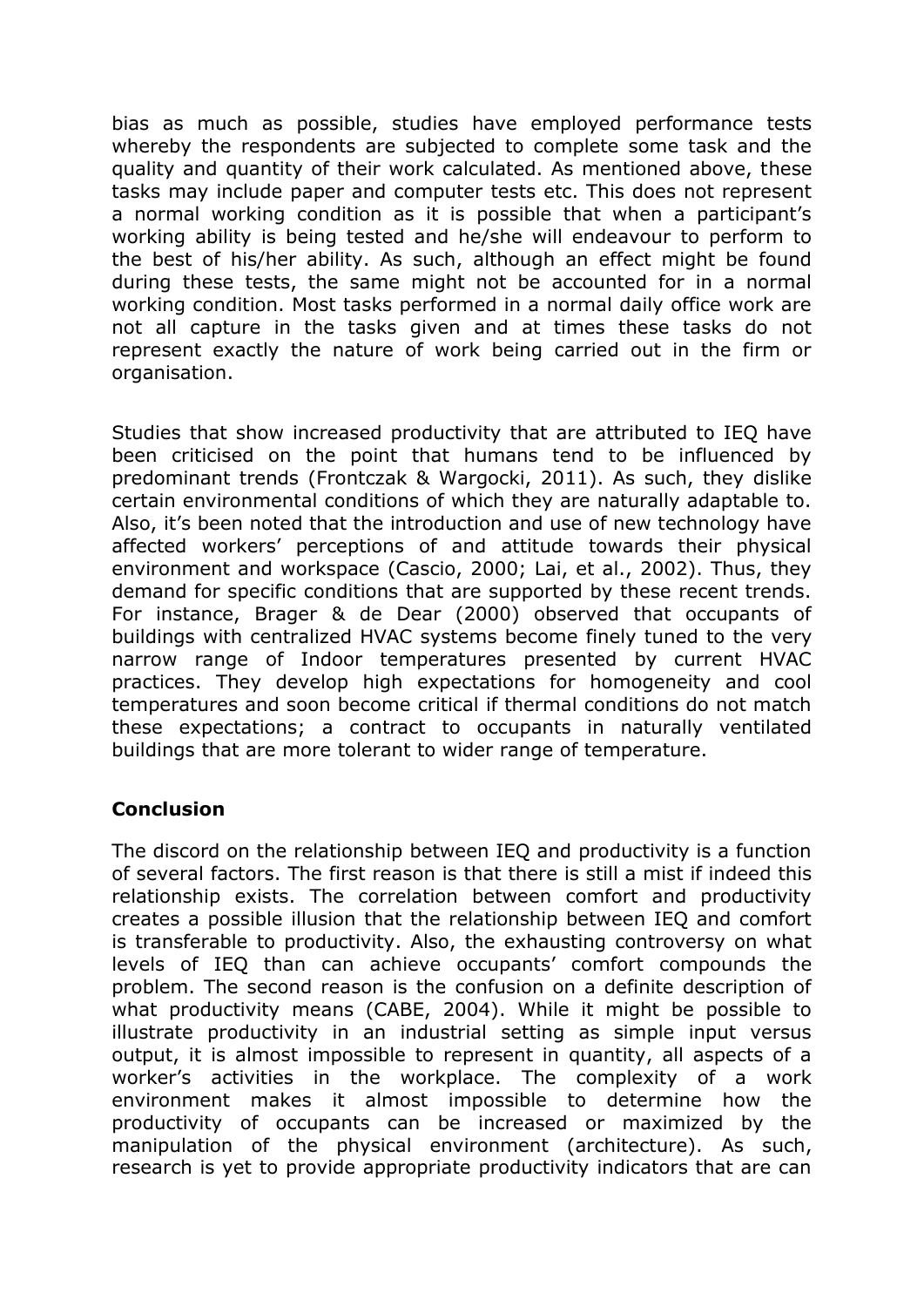capture in entity workplace activities. Other reasons are the muddle on which indicators in the indoor environment represents an occupant's perception of the effect of IEQ on their productivity and how the factors of IEQ can be isolated to illustrate their respective influence on occupant productivity. These issues are discussed in details in another paper by the author.

## **References**

- Abdou, O. A., Gamal, M. E. K. & Abdou, A. A. (2006). Correlation between Indoor Environmental Quality and Productivity in Buildings. *19th International Association for people-environment studies.* Alexandria, Egypt.
- Baird, G. (2010). *Sustainable Buildings in Practice: What the Users think*. 2 Park Square, Milton Park, Abingdon, Oxon OX14 4RN.: Routledge Taylor & Francis Group.
- Bluyssen, P. M., Aries, M., & van Dommelen, P. (2011). Comfort of workers in office buildings: The European HOPE project. *Building and Environment*, 46(1), 280-288. doi:10.1016/j.buildenv.2010.07.024
- Brager, G., & Baker, L. (2009). Occupant satisfacton in mixed-mode buildings. *Building Research & Information*, 37(4), 369-380. doi:10.1080/09613210902899785
- Brager, G. S., & Dear, R. d. (2000). A Standard for Natural Ventilation. *ASHRAE Journal.*
- CABE. (2004). *Office Design and Business Performance*. London, England: D.E.G.W.
- Cascio, W. (2000). Virtual workplaces: implications for organisational behavior. *In Trends in Organisational Behavior (6).* New York: The Virtual Organisation, Wiley Inc. Cooper & D. Rousseau (Eds.).
- Frontczak, M., & Wargocki, P. (2011). Literature survey on how different factors influence human comfort in indoor environments. *Building and Environment,* 46(4), 922-937. doi:10.1016/j.buildenv.2010.10.021
- Haka, M., Haapakangas, A., Keranen, J., Hakala, J., Keskinen, E., & Hongisto, V. (2009). Performance effects and subjective disturbance of speech in acoustically different office types--a laboratory experiment. [Research Support, Non-U.S. Gov't]. *Indoor Air*, 19(6), 454-467. doi:10.1111/j.1600-0668.2009.00608.x
- Hauge, Å. L., Thomsen, J., & Berker, T. (2011). User evaluations of energy efficient buildings: Literature review and further research. *Advances in Building Energy Research*, 5(1), 109-127. doi:10.1080/17512549.2011.582350